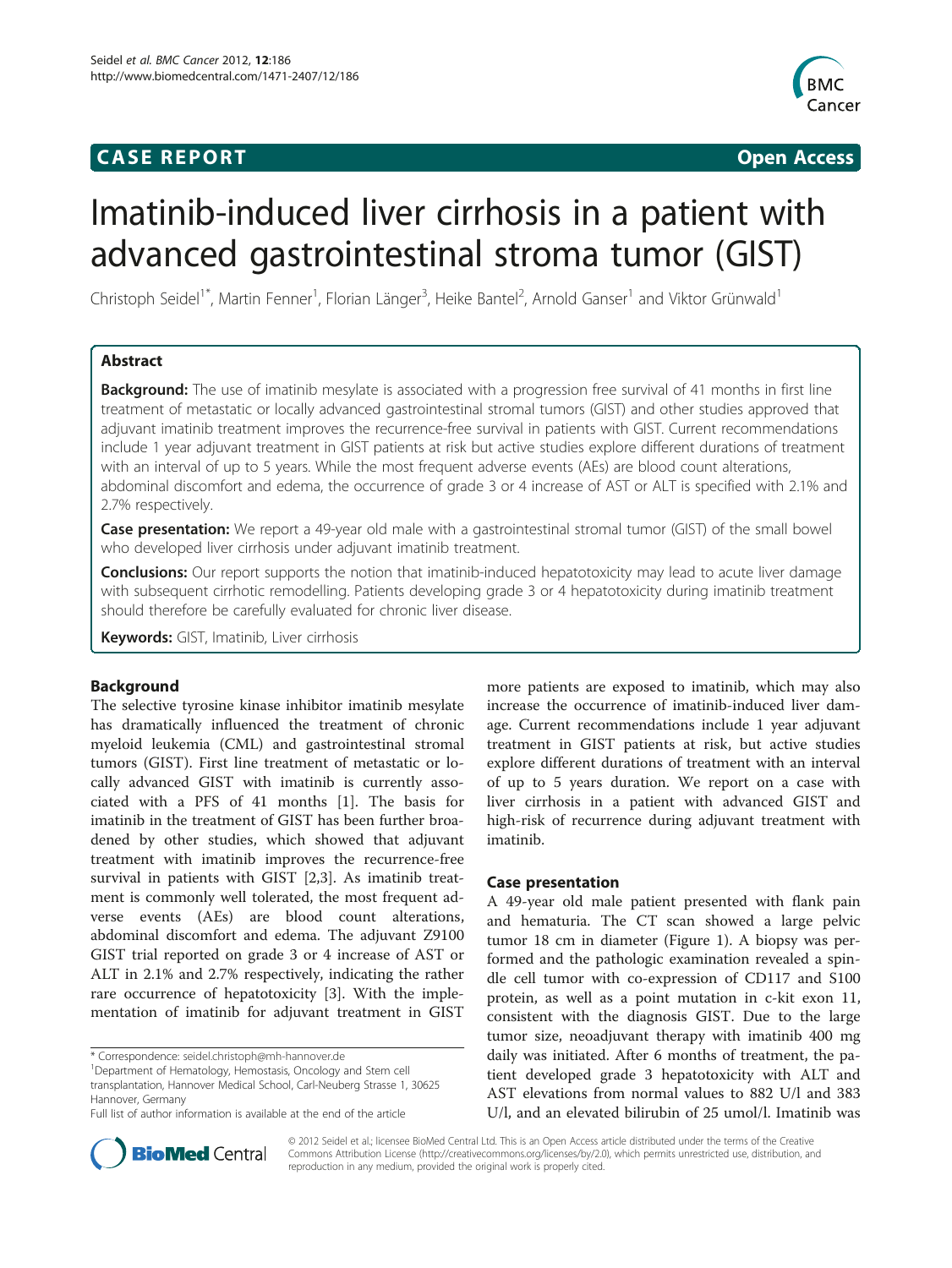<span id="page-1-0"></span>

paused for two weeks and parameters rapidly declined to normal limits. Treatment was then continued at 400 mg OD and sustained tumor shrinkage was seen in subsequent CT scans. After 16 months of neoadjuvant therapy tumor shrinkage ceased and tumor size was reduced from 18 cm to 14 cm (22% reduction). A complete tumor resection was performed at that time. Consistent with the clinical response, the pathological examination revealed a tumor regression of 20% (Figure 2) with low expression of proliferation markers (MIB <1%). Due to the high risk of recurrence, adjuvant therapy with imatinib 400 mg OD was initiated. After 7 months of adjuvant treatment, grade 4 hepatotoxicity developed with an ALT 1837 U/l and AST 1022 U/l (Figure 3) and an elevated



bilirubin of 90 umol/l. Imatinib was paused for a total duration of 8 weeks, and subsequently the elevated transaminases declined to values within normal limits. Subsequent re-challenge of imatinib was associated with another episode of hepatotoxicity after 14 days of re-exposure. A corresponding MRI showed the development of cirrhotic changes of the liver (Figure 4), which had been absent at the previous MRI 3 months before. Other possible causes of liver damage, including metastasis, alcoholic liver disease, hepatitis A, B, C, and E, autoimmune hepatitis and metabolic disorders were excluded. Imatinib was discontinued permanently and the transaminases returned to normal values within 6 months. Fifteen months after discontinuation of imatinib the patient is still without relapse, but cirrhotic changes of the liver remained sustained on MRI.





Figure 4 MRI of the liver. One month after discontinuing adjuvant treatment MRI shows clearly cirrhotic changes of the parenchyma.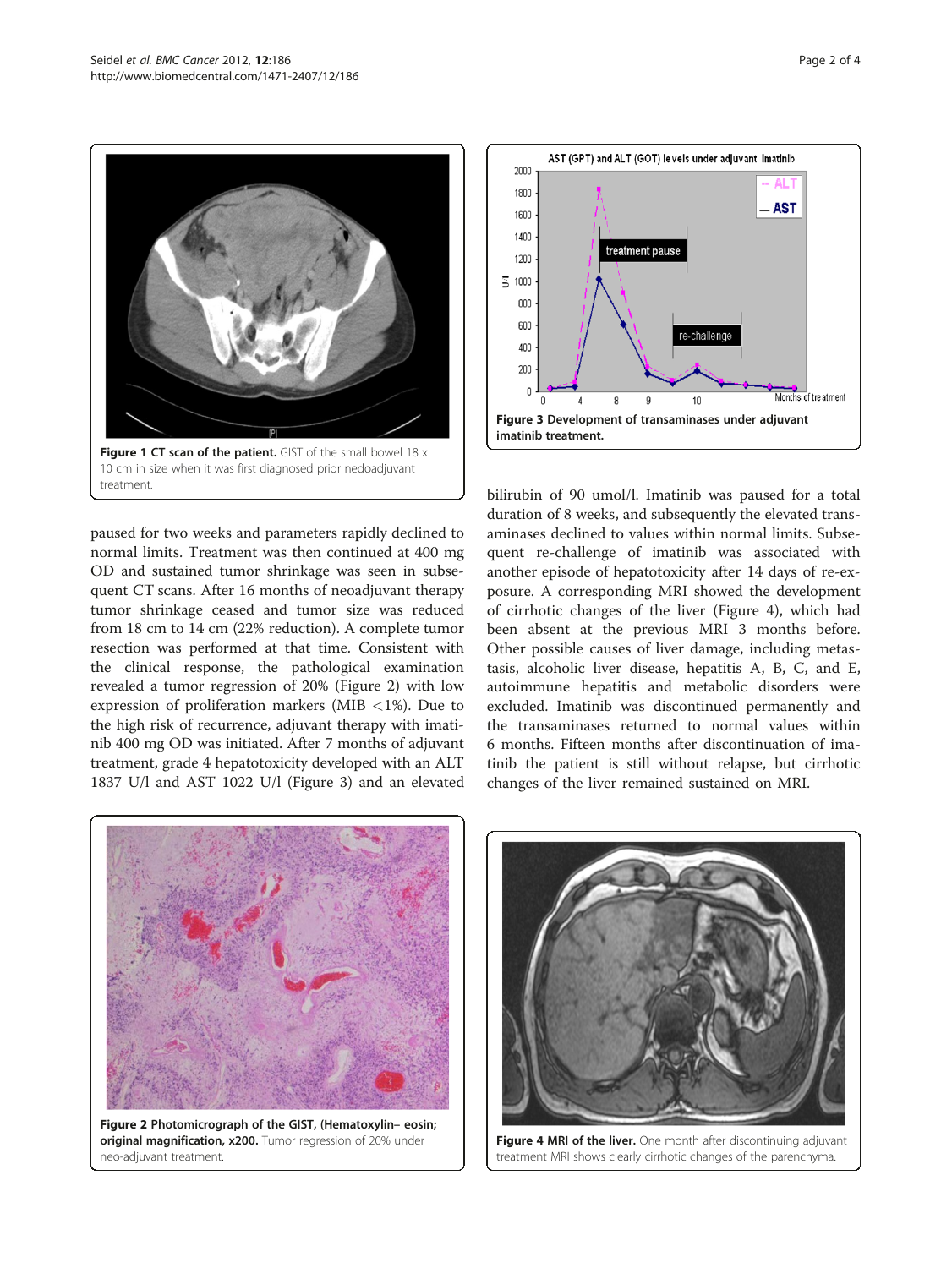# <span id="page-2-0"></span>Discussion

To our knowledge this is the first case, which reports on the development of liver cirrhosis during adjuvant imatinib treatment in a patient with GIST. Hepatotoxicity has been observed in about 2–5% of patients receiving imatinib [4-6]. Most of them present with mild temporary liver enzyme elevations, which resolve after dose reductions or discontinuation of imatinib treatment [7,8]. However, acute liver failure has also been reported sporadically during imatinib treatment [[9-11\]](#page-3-0). Histologic changes have been described in some of these cases and consist of inflammation, fatty degeneration, or necrosis of the liver [\[10,12,13](#page-3-0)]. Due to the transient nature of toxicity, re-exposure to imatinib is warranted in most cases [[14](#page-3-0)]. Prospective studies in patients with pre-existing liver disease showed that imatinib can be administered safely in these patients, indicating a different mechanism for hepatic toxicity [[15,16\]](#page-3-0). However, late changes have been recognized in a patient with CML who was diagnosed with liver cirrhosis one year after cessation of treatment due to imatinib-induced acute liver failure [[14](#page-3-0)]. Therefore a close follow up should be mandatory. In asymptomatic patients constant liver enzyme measurements should be adequate. If cirrhotic changes already occurred, liver enzyme quantifications every 3 months with ultrasound of the abdomen and Alpha-Fatal Protein measurements twice a year are performed at our institution. If signs of consecutive liver damage without evident morphological changes of the parenchyma occur, transient elastography could represent an elegant screening method [[17](#page-3-0)].

As we move forward to adjuvant therapy in GIST, a much larger proportion of patients will receive drug exposure and currently the ideal duration of adjuvant imatinib treatment in high risk GIST remains undefined. The work of Dematteo et al. indicates that the recurrence free survival seems to adapt after a treatment free interval of 18 months. To determine the ideal period of adjuvant imatinib treatment prospectively, clinical trials are conducted to test the efficacy of a prolonged exposure to adjuvant imatinib treatment in GIST for 5 years (NCT00867113) or to evaluate the effects of 12 months versus 36 months (NCT00116935).

# Conclusion

Our report supports the notion that chronic liver disease can be a consequence of imatinib-induced hepatotoxicity. In consequence a careful follow-up strategy should be implemented for patients with grade 3 or 4 hepatic toxicity.

# Consent

Written informed consent was obtained from the patient for publication of this case report and any accompanying images. A copy of the written consent is available for review by the Editor-in-Chief of this journal.

#### Competing interests

The authors declare that they have no competing interests.

#### Acknowledgement

Publication was assisted by the project "Open-Access-Publizieren" of the Deutsche Forschungsgemeinschaft (DFG).

#### Author details

<sup>1</sup>Department of Hematology, Hemostasis, Oncology and Stem cell transplantation, Hannover Medical School, Carl-Neuberg Strasse 1, 30625 Hannover, Germany. <sup>2</sup>Department of Gastroenterology, Hepatology and Endocrinology, Hannover Medical School, Carl-Neuberg Strasse 1, 30625 Hannover, Germany. <sup>3</sup>Institute of Pathology, Hannover Medical School Oncology and Stem cell transplantation,, Carl-Neuberg Strasse 1, 30625 Hannover, Germany.

#### Authors' contribution

CS: reviewed the literature, drafted and edited the manuscript; MF: drafted and edited the manuscript; FL: processed and provided pathology; HB: Helped in editing the manuscript; gave advice in terms of gastroenterologic problems; AG: drafted and edited the manuscript; VG: reviewed the literature, drafted and edited the manuscript All authors were involved in the patient active management. All authors read and approved the final manuscript.

#### Received: 4 October 2011 Accepted: 21 May 2012 Published: 21 May 2012

#### References

- 1. Le Cesne A, Blay JY, Bui BN, Bouché O, Adenis A, Domont J, Cioffi A, Ray-Coquard I, Lassau N, Bonvalot S, Moussy A, Kinet JP, Hermine O: Phase II study of oral masitinib mesilate in imatinib-naïve patients with locally advanced or metastatic gastro-intestinal stromal tumour (GIST). Eur J Cancer 2010, 46:1344–1351.
- 2. Nilsson B, Sjölund K, Kindblom LG, Meis-Kindblom JM, Bümming P, Nilsson O, Andersson J, Ahlman H: Adjuvant imatinib treatment improves recurrence-free survival in patients with high-risk gastrointestinal stromal tumours (GIST). Br J Cancer 2007, 96:1656–1658.
- 3. Dematteo RP, Ballman KV, Antonescu CR, Maki RG, Pisters PW, Demetri GD, Blackstein ME, Blanke CD, von Mehren M, Brennan MF, Patel S, McCarter MD, Polikoff JA, Tan BR, Owzar K, American College of Surgeons Oncology Group (ACOSOG) Intergroup Adjuvant GIST Study Team: Adjuvant imatinib mesylate after resection of localised, primary gastrointestinal stromal tumour: a randomised, double-blind, placebo-controlled trial. Lancet 2009, 373:1097–1104.
- 4. O'Brien SG, Guilhot F, Larson RA, Gathmann I, Baccarani M, Cervantes F, Cornelissen JJ, Fischer T, Hochhaus A, Hughes T, Lechner K, Nielsen JL, Rousselot P, Reiffers J, Saglio G, Shepherd J, Simonsson B, Gratwohl A, Goldman JM, Kantarjian H, Taylor K, Verhoef G, Bolton AE, Capdeville R, Druker BJ, IRIS Investigators: Imatinib compared with interferon and lowdose cytarabine for newly diagnosed chronic-phase chronic myeloid leukemia. N Engl J Med 2003, 348:994–1004.
- 5. Fuster F, Medina L, Vallansot R, Granell M, Brugeuera M: Imatinib induced toxic hepatitis: description of two cases and review of the literature. Gastroenterol Hepatol 2007, 30:525–530.
- 6. Talpaz M, Silver RT, Druker BJ, Goldman JM, Gambacorti-Passerini C, Guilhot F, Schiffer CA, Fischer T, Deininger MW, Lennard AL, Hochhaus A, Ottmann OG, Gratwohl A, Baccarani M, Stone R, Tura S, Mahon FX, Fernandes-Reese S, Gathmann I, Capdeville R, Kantarjian HM, Sawyers CL: Imatinib induces durable hematologic and cytogenetic responses in patients with accelerated phase chronic myeloid leukemia: results of a phase 2 study. Blood 2002, 99:1928–1937.
- 7. Druker BJ, Talpaz M, Resta DJ, Peng B, Buchdunger E, Ford JM, Lydon NB, Kantarjian H, Capdeville R, Ohno-Jones S, Sawyers CL: Efficacy and safety of a specific inhibitor of the BCRABL tyrosine kinase in chronic myeloid leukemia. N Engl J Med 2001, 344:1031–1037.
- 8. Cohen MH, Williams G, Johnson JR, Duan J, Gobburu J, Rahman A, Benson K, Leighton J, Kim SK, Wood R, Rothmann M, Chen G, KM U, Staten AM, Pazdur R: Approval summary for imatinib mesylate capsules in the